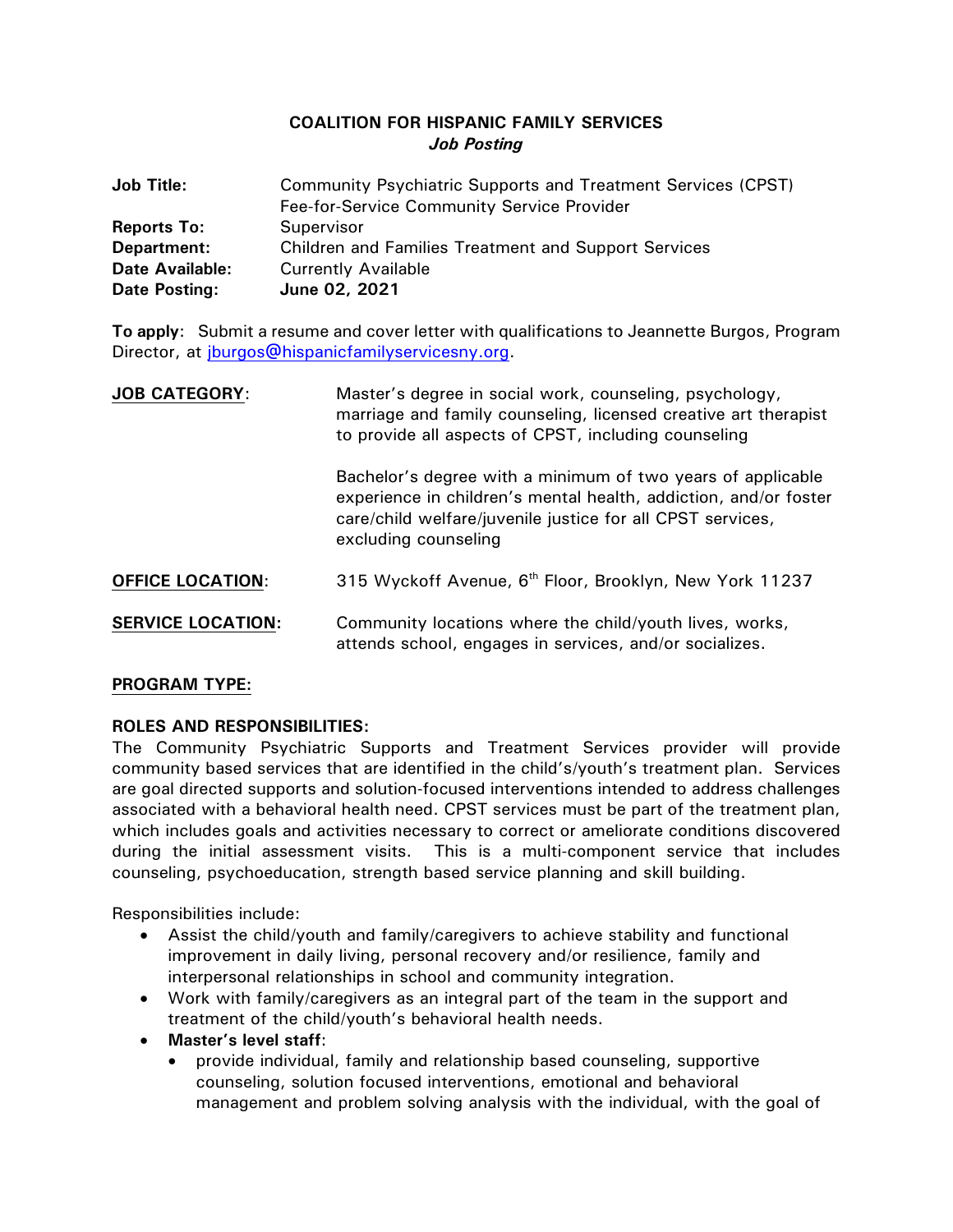assisting the individual with developing and implementing social, interpersonal, self-care, daily living and independent livings skills to restore stability, to support functional gains and to adapt to community living.

- Provide crisis avoidance counseling to assist the child/youth with effectively responding to or avoiding identified precursors to triggers that would risk their remaining in a natural community location, including assisting the child/youth and family members or other collaterals with identifying a potential psychiatric or personal crisis, developing a crisis management plan and/or as appropriate, seeking supports to restore stability and functioning.
- Provide intermediate term crisis management counseling to assist families following a crisis episode experienced by a child/family as stated in the crisis management plan.

# • **Master's and/or Bachelors level staff:**

- Provide rehabilitative psychoeducation designed to educate the child/youth and family members or other collaterals to identify strategies or treatment options with the goal of minimizing the negative effects of symptoms, or emotional disturbances, substance use or associated environmental stressors which interfere with the child/youth's daily living, financial management, housing, academic and/or employment, personal recovery or residence, family and/or interpersonal relationships and community integration.
- Provide rehabilitative supports to minimize the negative effects of behavioral health symptoms or emotional disturbances that interfere with the child/youth's daily living. This includes improving life safety skills such as ability to access emergency services, basic safety practices and evacuation, physical and behavioral health care, recognizing when to contact a physician, selfadministration or medication for physical and mental health or substance use disorder conditions, and other common prescription and non-prescription drugs and drug uses.
- Provide restoration, rehabilitation, and support to the child and family members, caregivers or other collateral supports to develop skills necessary to meet the child's goals and to sustain the identified community goals.
- Perform such other duties as assigned.

### **Qualifications:**

- Graduate of an Accredited School of Social Work or equivalent Mater's level degree in counseling, psychology, art therapy or related field to provide all aspects of CPST, including counseling.
- Bachelor's degree with a minimum of two years of applicable experience in children's mental health, addiction, and/or foster care/child welfare/juvenile justice.
- Good writing/record keeping skills.
- Basic competency skills in navigating an Electronic Health Record.
- Ability and willingness to travel to client's home, school, etc.
- Knowledge of Spanish may be helpful.
- Understanding and appreciation of the roles of race, religion, ethnicity, sexual preference, and individual values as they relate to servicing clients and families.